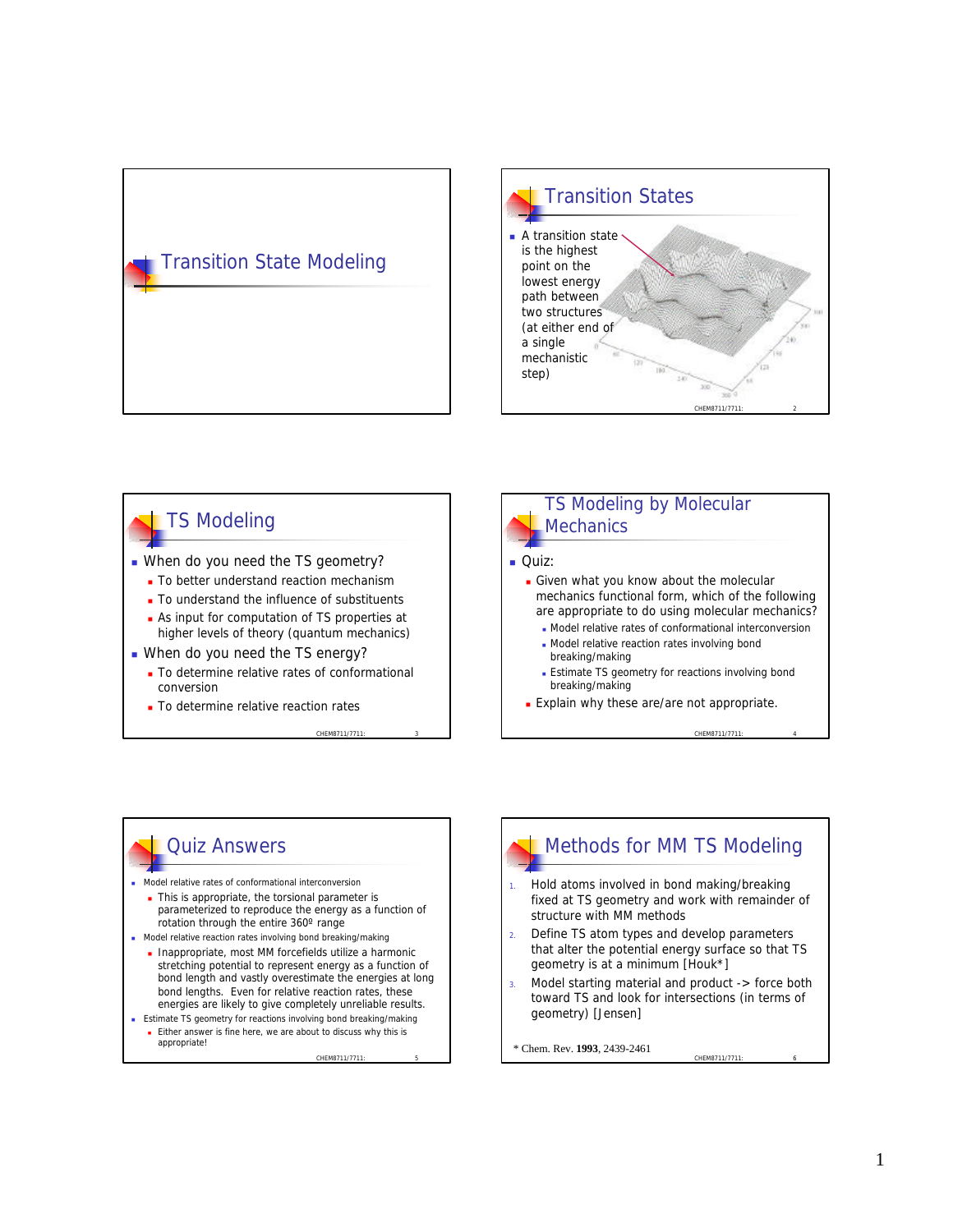## TS Atoms Fixed

- **Requires known TS geometry for model** structure (Usually from quantum mechanical calculations)
- **Assumes that changes in positions of other** atoms (or changes in substituents) does not affect geometry of atoms involved in reaction at the TS

CHEM8711/7711

CHEM8711/7711: 9

#### TS Parameterized as Minimum

- **Requires known TS geometry** 
	- **D** Usually from QM
	- **This gives references values (r<sub>0</sub>,**  $\phi$ **<sub>0</sub>,**  $\Theta$ **<sub>0</sub>)**
- **Requires imposed 'stiffness' of TS geometry** 
	- $\blacksquare$  Gives stretching constants, bending constants, and torsional parameters

CHEM8711/7711